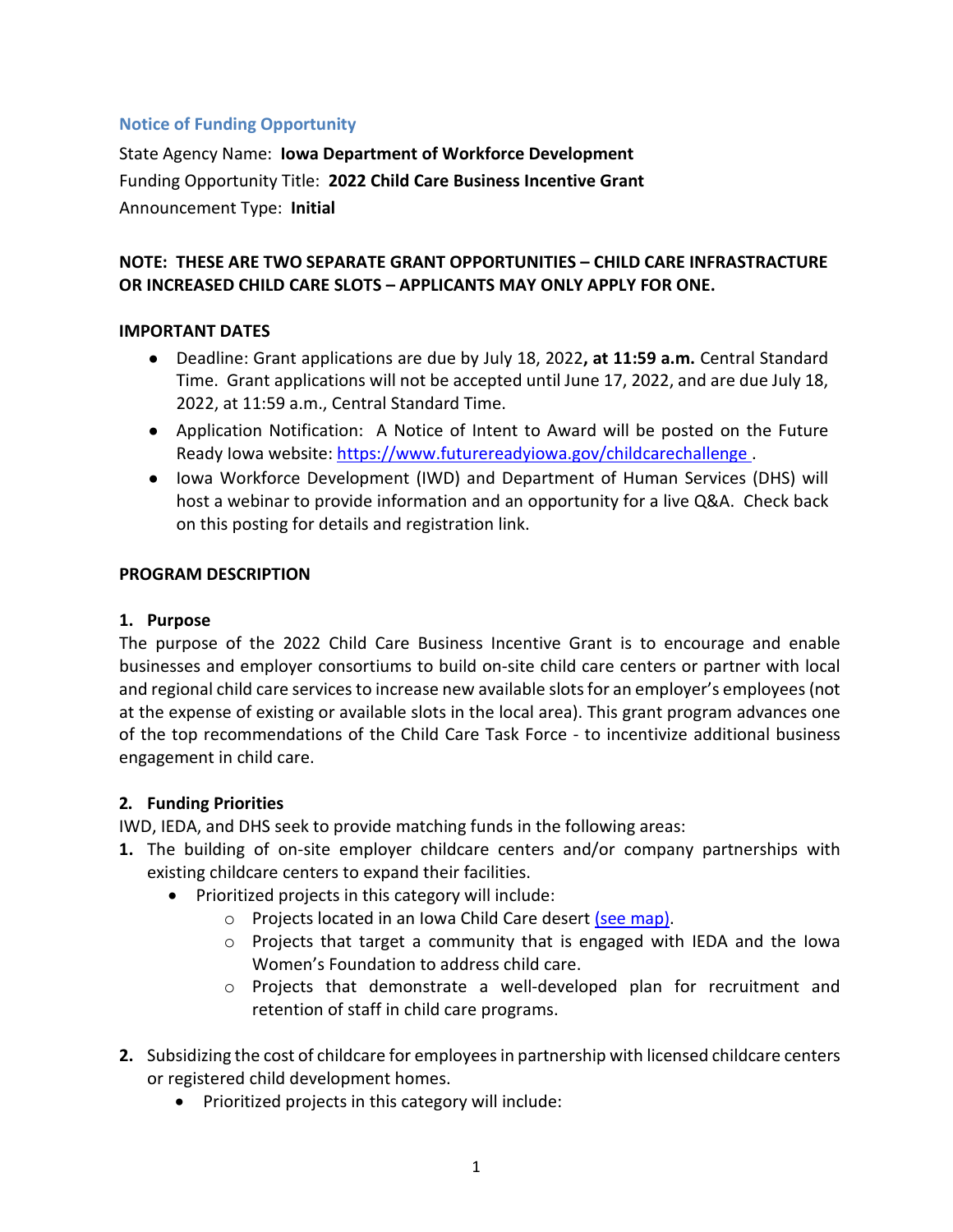o Projects that build the supply of child care for historically-underserved populations such as infants and toddlers, families with non-traditional work hours, rural communities, dual language learners, and children with disabilities.

All projects will be prioritized by:

- Projects that can demonstrate they meet the documented need of employers' employees as evidenced by employee statements of need, etc.
- Projects that have not received previous Child Care Challenge or Investing in Iowa's Child Care (IICC) funding in either 2021 or 2022. This does not exclude partnering with an existing child care facility that may have already received a Child Care Challenge or Investing in Iowa's Child Care funding, provided there is direct linkage between providing additional slots to the employer's employees (additional slots must be new and not previously counted for in prior grant applications).
- Projects that put forth creative, new strategies that demonstrate a direct link to addressing the local child care challenges by increasing available slots.
- Priority will be based on the number of new slots to be created by the grant with more points provided for the largest increases in slots.

All projects *must* contain a plan for sustainability of the outcome beyond the grant funding period.

# **3. Performance Measures**

All projects must include as an outcome the creation of new child care slots available to a particular employer's employees and the number of children served by child care. A project planning form indicating how the increase of new available slots must be tracked and accounted for will be part of the application.

# **4. Program Authority**

The Coronavirus State and Local Fiscal Recovery Funds are awarded to States in Section 9901 of the American Rescue Plan Act. Governor Reynolds has allocated a portion of these funds to provide for this program. As the Lead Agency for the Child Care Development Fund in Iowa, DHS authority is in the American Rescue Plan Act Section 2201 as signed by President Biden on March 11, 2021.

# **5. Definitions**

*Capacity (Licensed or Registered):* DHS assigns a maximum allowable capacity of child care slots for each facility. A licensed or registered child care facility's maximum capacity may be different than a program's operational capacity.

*Child Care Slots:* A child care slot is space at a licensed or registered child care facility for a child to attend. To be eligible for this grant opportunity, evidence must be provided indicating there is an increase in slots for the child care facility's operational capacity.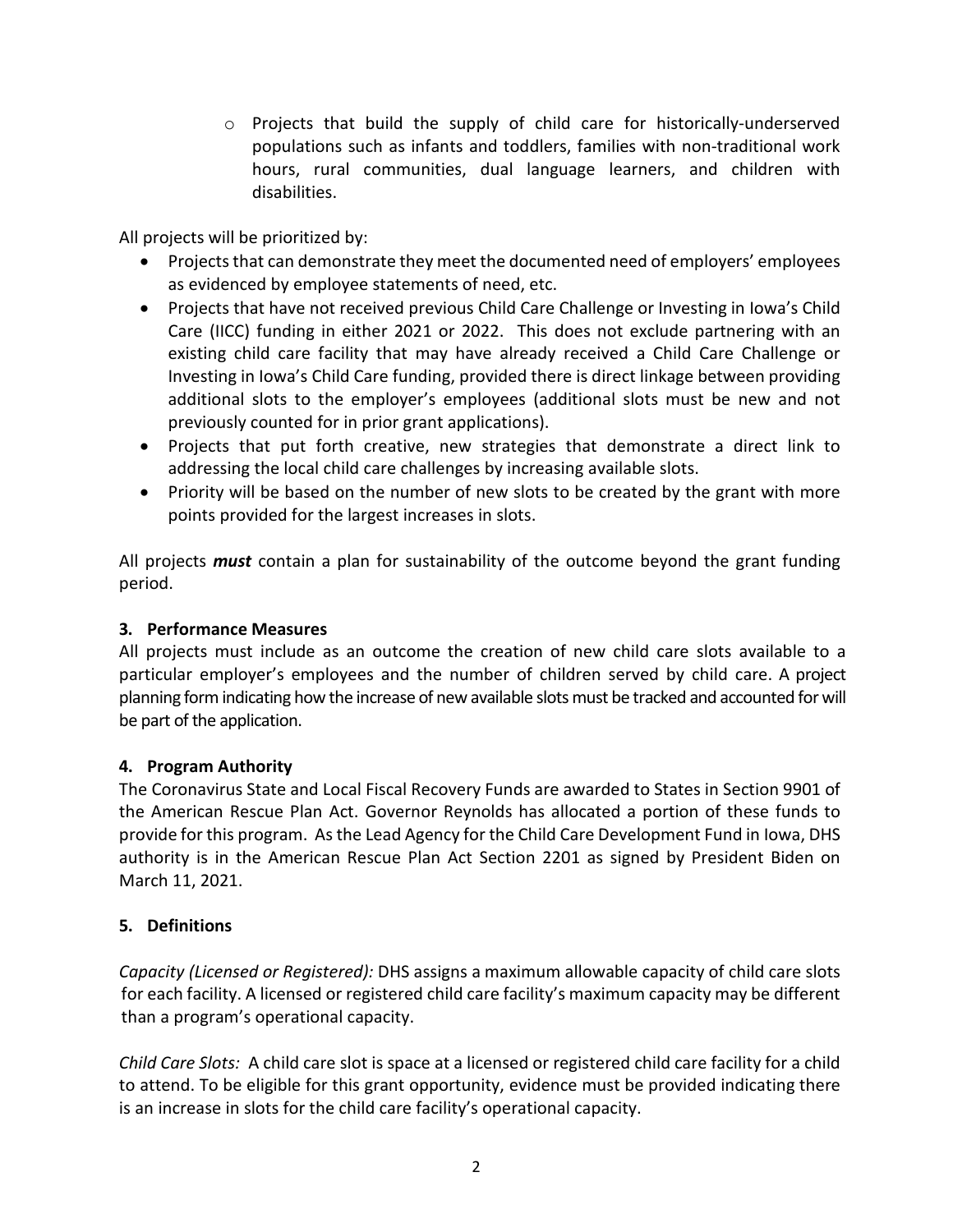*Child Care Deserts:* A census tract with more than 50 children under the age of 5 that contains either no child care providers or so few options that there are more than three times as many children as licensed child care slots. [See Map.](https://www.futurereadyiowa.gov/sites/fri/files/basic_page_files/Child%20Care%20Dessert%20with%20Child%20Care%20Awards%202021%20%26%202022%20%28Updated%2002-11-22%29.pdf)

*Consortium:* A group of two or more employers or businesses, at least one of which must be a private employer. Partnerships with existing child care facilities are eligible and encouraged; however, employers outside of child care must be the primary applicant.

*Employer:* To be eligible for this grant opportunity, an employer is defined as a business or entity that provides goods or services, controls and directs workers and pays W-2 wages to a minimum of 75 full-time employees, and is not in the business of providing child care. When counting employees for purposes of determining the number of employees, only full-time employees will be counted. Independent contractors and subcontractors do not count as employees.

*Outcome*: The creation of new child care slots available to the employees of the applicant's employers.

### **AWARD INFORMATION**

# **NOTE: THESE ARE TWO SEPARATE GRANT OPPORTUNITIES – CHILD CARE INFRASTRACTURE OR INCREASED CHILD CARE SLOTS – APPLICANTS MAY ONLY APPLY FOR ONE.**

### **1. Estimated Available Funds**

The State of Iowa has identified \$25 million to support the Child Care Business Incentive Grant. \$20 million will be available for infrastructure, while \$5 million will be available for the slots program. The source for infrastructure funding will be the American Rescue Plan Act (ARPA) Pub L. No. 117-2, Section 9901 Coronavirus State and Local Fiscal Recovery Funds. The source for slots funding will be the Child Care and Development Block Grant (CCDBG) Supplemental Discretionary funding as awarded in the American Rescue Plan Act (ARPA).

#### **2. Estimated Award Amount**

Grant awards will vary in amount as determined by the scope of the project.

For infrastructure projects, there will be a \$3 million cap for building a new facility and a \$1.5 million cap for expanding or renovating a facility.

For increasing/reserving net new slots, there will be a \$250,000 cap for increasing available child care slots (expanding hours of services as an example). Projects of smaller amounts are also eligible for funding. Funding decisions are made as funding is available and neither IWD, IEDA, nor DHS are obligated to provide the maximum grant amount requested. If more funds are requested than are available, funds will be awarded proportionately to eligible proposals to provide the greatest amount of support across all eligible applicants and reflecting the above-stated priorities.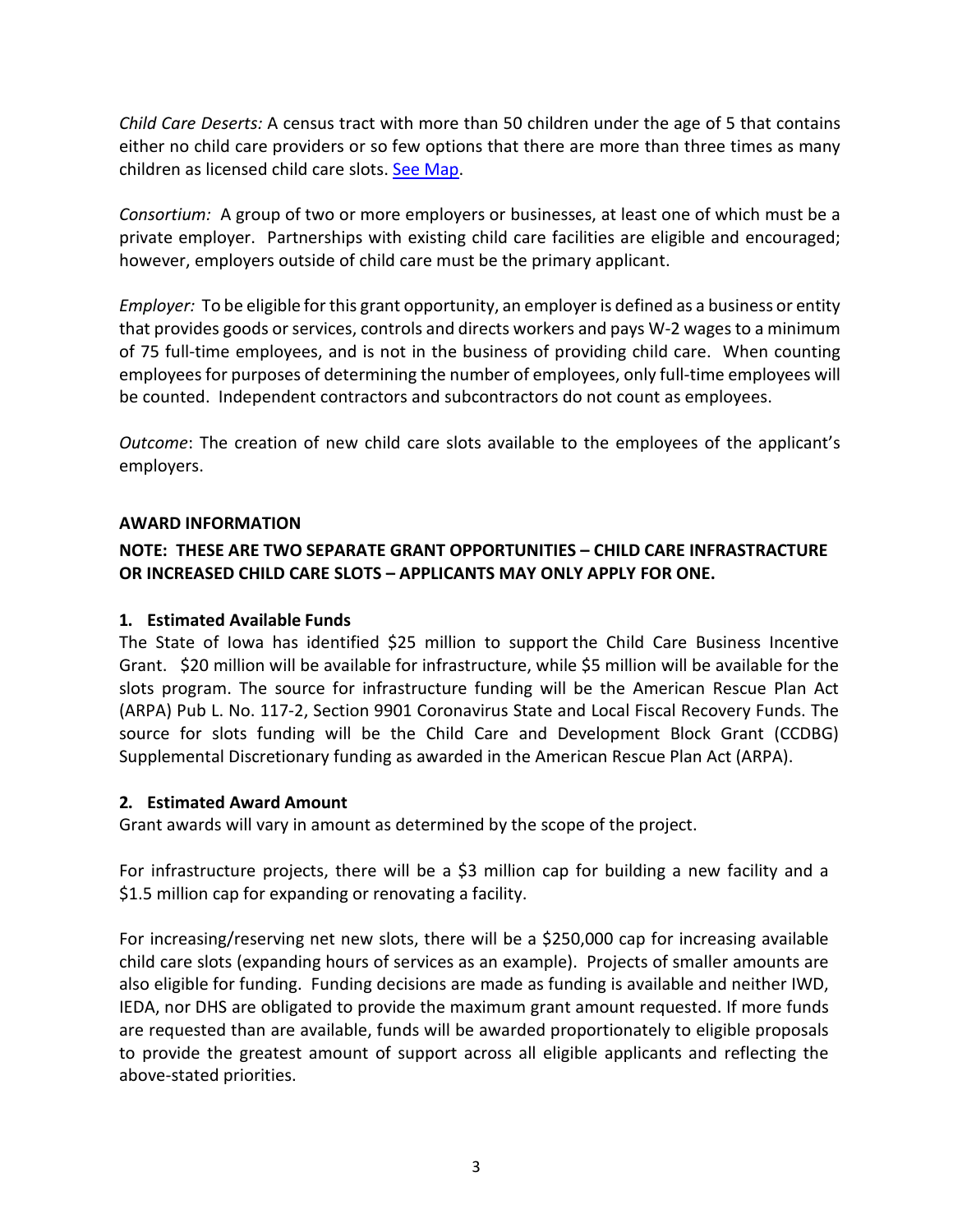NOTE: Employers may not use grant funds to provide direct payments to employees, nor can the benefit of providing child care slots be used to offset a reduction in income or other benefits, such as health care insurance, etc. Grant funds must be provided to the employer for construction costs or be passed on to a child care center pursuant to an agreement for the employer to secure a portion of new child care slots for its employees.

# **3. Project and Award Period**

In order to request grant funds, successful applicants must provide proof in the application that privately raised matching funds are readily available.

Infrastructure projects must be completed, and all grant funds spent, by June 30, 2026. Funding for projects that will increase or reserve net slots must be obligated by September 30, 2023, and expended by September 30, 2024.

Awardees must provide a detailed report of the progress of the project and the use of funds every quarter, beginning from the date the Memorandum of Understanding between the applicant and the State of Iowa is fully executed.

# **4. Type of Award**

For either infrastructure or slots awards, businesses must have a minimum of 75 employees and provide 50 percent of the project costs from privately raised or invested dollars, and the State of Iowa may provide up to 50 percent of the project costs. Twenty-five percent (\$5 million) of the total amount available for infrastructure awards will be reserved for employers with between 75 and a maximum of 250 employees.

# **5. Use of Funds**

Grant funds provided to eligible employers can be used on:

- Slots: Subsidizing a partial amount of the net-new childcare slots as a benefit to employees.
- Infrastructure: Improvements to or new construction of child care and/or daycare facilities for employees, either as the provider or in partnership with a local child care provider.

Direct payments to employees for child care expenses are prohibited. Moreover, grant funds cannot be used to subsidize the existing child care expenses of employees.

# **6. Cost Sharing or Matching for Child Care Business Incentive Grant**

# Infrastructure Grant:

This is a 50/50 cost sharing agreement in which ARP SLFRF funds will be utilized to cover 50% of the proposed project costs and the remaining 50% will be funded by private investment. Applicants must provide proof of the existence of the required private investment. Acceptable proof must be a certified statement from an FDIC – insured financial institution holding the funds. In the absence of a statement from a financial institution, an affidavit from a certified public accountant can be used to certify the existence of the required private investment. Awardees will be required to provide documentation supporting the required private spend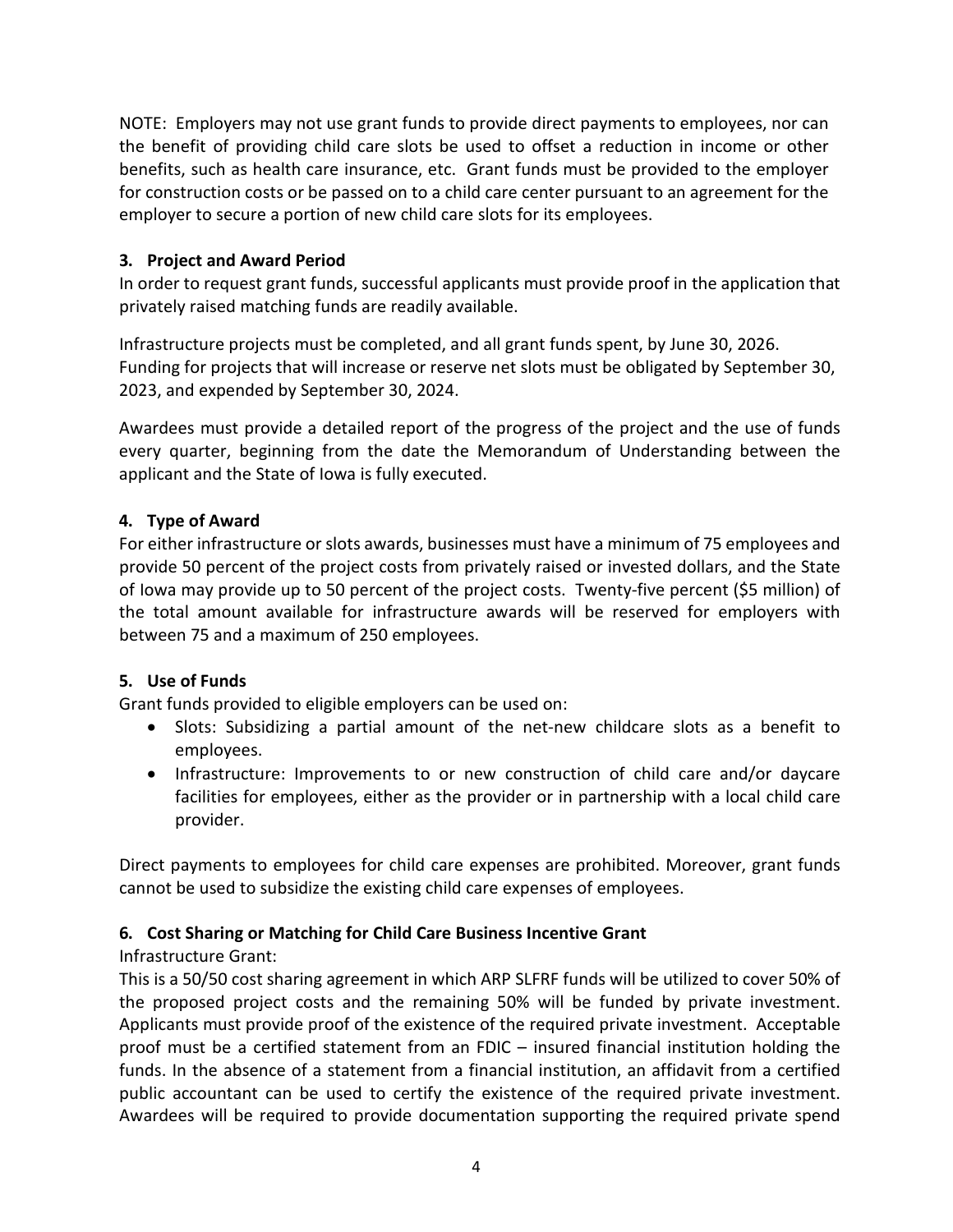first, the award will then be paid out on a reimbursement basis. An awardee may request ARP SLFRF funds 30 days in advance, provided they have submitted their required private spend. For advance payments, awardees will be required to provide documentation supporting the advance request (i.e., quote for service, contract agreement). Within 30 days of receiving the advance, awardees must submit documentation showing the advance was paid (i.e., bank statement, honored check, or invoice or contractor statement marked as paid).

### Slots Grant:

This is a 50/50 cost sharing agreement in which ARP CCDF Discretionary funds will be utilized to cover 50% of the proposed project costs and the remaining 50% will be funded by private investment. The business will be required to pay the child care costs upfront. Upon request for reimbursement, the business will be required to provide documentation of spending for child care slots in a 3-month period. DHS will reimburse the business 50% of the total spending on a 3-month rotational basis.

### **7. Reporting Requirements**

Successful applicants will be required to submit vouchers, receipts, expenditures, and reports to document how the funds were spent and certify the funds were used in accordance with the grant application and grant program. All grantees must provide reports of progress every three months with a detailed report of the use of funds within three months of project completion to the Director of IWD for Infrastructure Grants and the Contract Manager of DHS for Slots Grants. The report must include, but is not necessarily limited to:

- a. Date funds received.
- b. Amount of funds received.
- c. Amount of funds provided by the employer.
- d. Expenditures that account for how private and public funds were expended.
- e. Report concerning the progress of the project awarded.
- f. Report detailing the key performance indicators including the number of child care slots created – key outcomes, lessons learned, and plan for sustainability.

Successful applicants for slots grant funding will also be required to report:

- a. Number of slots created with the partnership.
- b. Number of the total slots created that were:
	- i. Non-traditional hours
	- ii. Urban (based on zip code of care address)
	- iii. Rural (based on zip code of care address)
	- iv. In a child care dessert
- c. Number of families served by the employer's program.
- d. Number of children served by the employer's program.
- e. Number of total children served that were in any of the following categories:
	- i. Children with disabilities
	- ii. Infants/toddlers (0-3 years)
	- iii. School-aged children
	- iv. Attend child care during non-traditional hours  $(2^{nd}/3^{rd}$  shifts or weekends)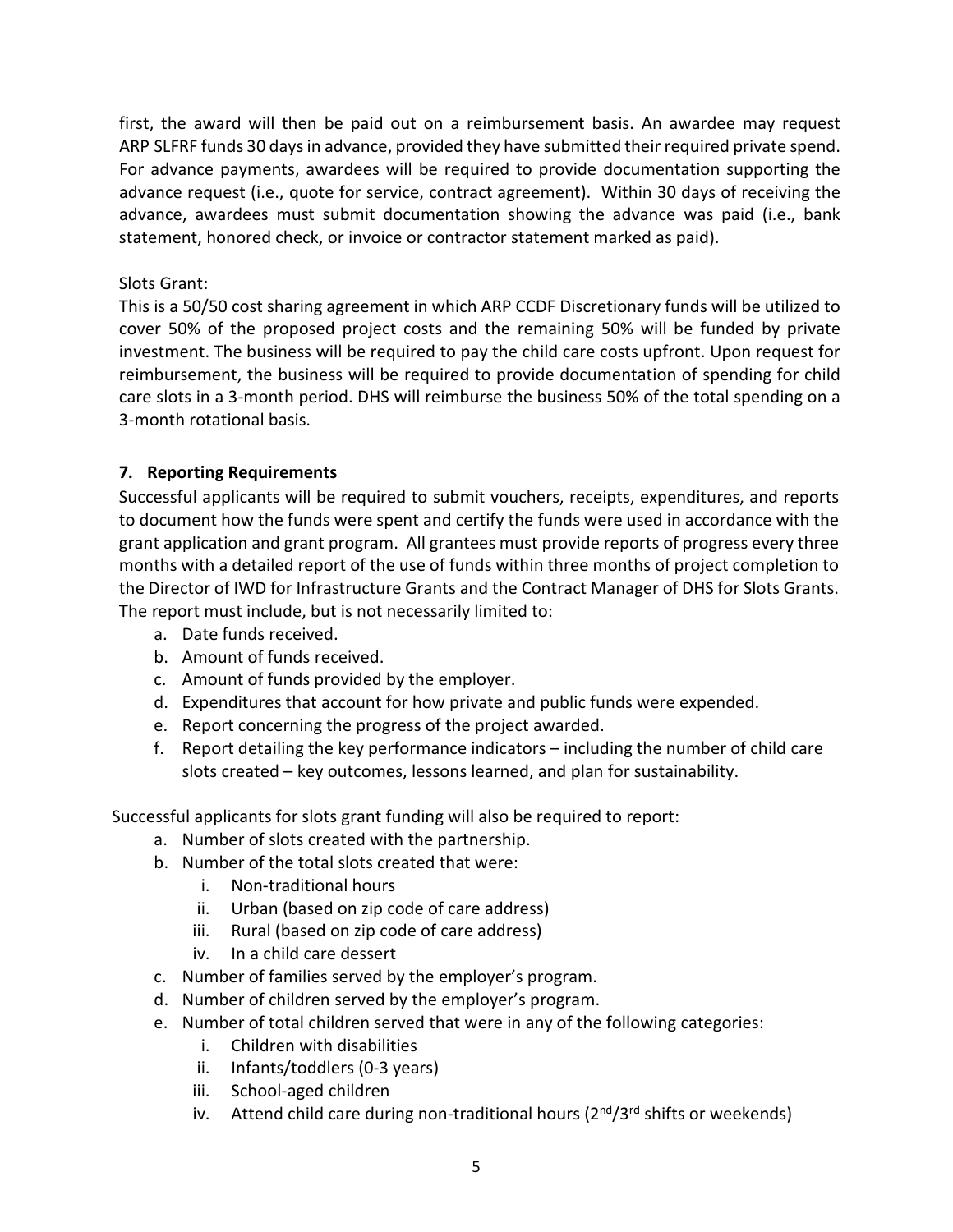### **PAYMENT SCHEDULE**

The executed grant agreement will specify conditions for payment and payment schedule.

### **ELIGIBLE APPLICANTS**

Eligible applicants include businesses and consortiums of employers in good standing with the State of Iowa. If the project involves partnering with local child care services, employers must provide evidence of partnership with registered child development homes and/or licensed child care centers. Prior to receiving funding, a detailed agreement between the child care facility and business shall be provided. All applicants must be employers, not in the primary business of providing child care services. If the project is designed to create an onsite facility, the center must become a DHS licensed facility prior to opening. Applicants are strongly encouraged to cultivate partnerships to enhance project activities and outcomes. Grantees must comply with all applicable provisions of State and federal laws pertaining to nondiscrimination, sexual harassment, and equal employment opportunity.

Individual employers building a consortium are not required to have 75 employees each; however, a minimum of 75 employees among the employers building a consortium is required. One entity must apply on behalf of all employers that are joining the consortium, and that entity will be responsible for consolidated reporting. Documentation of all employer partnerships will be required. The consortium will also need to provide a sustainability plan to ensure program viability beyond the expiration of federal funding.

### **APPLICATION AND SUBMISSION INFORMATION**

### **1. Electronic Submission Instructions**

Applicants must submit applications electronically at [www.iowagrants.gov.](http://www.iowagrants.gov/) Applicants should create an account and begin the application in advance of the deadline. For registration guidance, refer to "IowaGrants.gov New User Registration Instructions" [\(see Appendix D\)](https://www.futurereadyiowa.gov/sites/fri/files/basic_page_files/Appendix%20D_Directions%20for%20New%20Users%20on%20IowaGrants.gov_2022%20Child%20Care%20Business%20Incentive%20Grant_0.pdf).

Each application must include a Program Contact, which will be the email and phone number we use to contact for questions and to notify regarding the outcome of the grant application.

Official email communication from IWD or DHS regarding this application will be issued from iowa.grants@webgrantsmail.com or [frigrants@iwd.iowa.gov.](mailto:frigrants@iwd.iowa.gov) Applicants are required to ensure these communications are received and responded to accordingly.

### **2. Content**

Applicants will enter or attach the following components of a complete application in [www.iowagrants.gov.](http://www.iowagrants.gov/)

- **General Information:** 
	- o **Cover Sheet**
	- o **Project Information**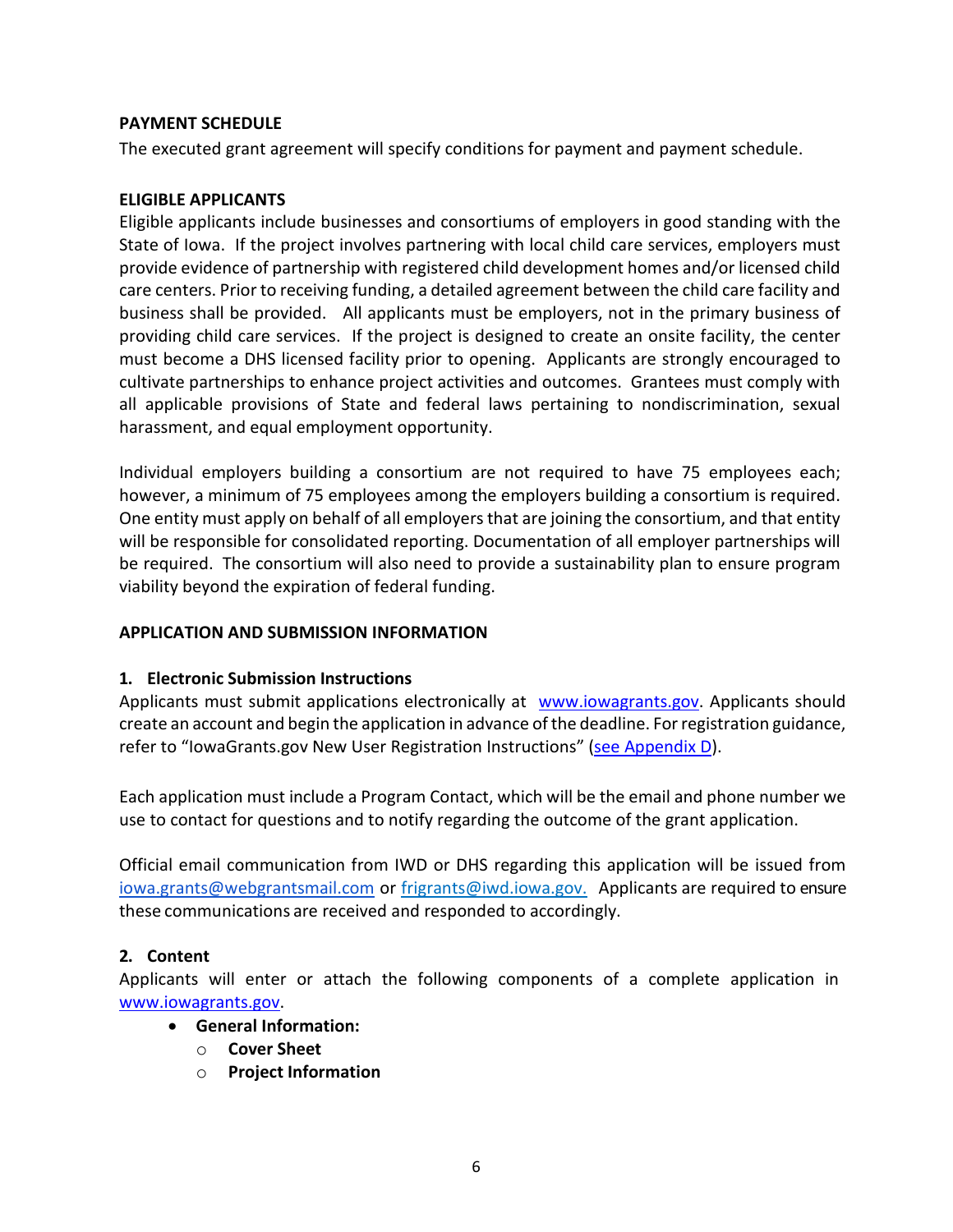- **Project Description**
- **Defined Barriers/Description of Documented Need**
- **Partnerships**
- **Project Plan**
- **Project Measurement and Evaluation**
- **Project Sustainability and Organizational Capability**
	- o **Recruitment and Retention**
- **Number Served and Cost per Child**
- **Budget Summary & Budget Narrative**
- **Application Attachments**
- **Minority Impact Statement**
- **Authorization, Assurances, and Certification**

[See Appendix A](https://www.futurereadyiowa.gov/sites/fri/files/basic_page_files/Appendix%20A_Grant%20Guidance_2022%20Child%20Care%20Business%20Incentive%20Grant_1.pdf) for further instructions and application guidance.

# **3. Submission Dates and Times**

Please see the Important Dates section at the beginning of this announcement for the submission deadline. IWD and DHS reserve the right to extend the submission deadline, and any notice of such extension will be posted on IWD's website and/or IowaGrants.gov.

Attempted submission of a completed application after the stated due date and time will not be allowed by the system. If a submission is attempted after the published date and time, the applicant will receive a notice stating, "The Funding Opportunity is closed."

# **APPLICATION REVIEW INFORMATION**

# **1. Criteria**

| Defined Barriers/Description of Documented Need  | 15 points  |
|--------------------------------------------------|------------|
| Partnerships                                     | 10 points  |
| Project Plan                                     | 15 points  |
| Project Measures & Evaluation                    | 10 points  |
| Project Sustainability & Organizational Capacity | 20 points  |
| Number Served & Cost per Child                   | 20 points  |
| <b>Budget Summary &amp; Budget Narrative</b>     | 10 points  |
| ΤΟΤΑΙ                                            | 100 points |

[See Appendix C](https://www.futurereadyiowa.gov/sites/fri/files/basic_page_files/Appendix%20C_Grant%20Application%20Scoring%20Rubric_2022%20Child%20Care%20Business%20Incentive%20Grant_0.pdf) for a full description of criteria and a scoring rubric.

# **2. Review and Selection Process**

A review team will use the criteria listed in this section to review applications under this funding announcement.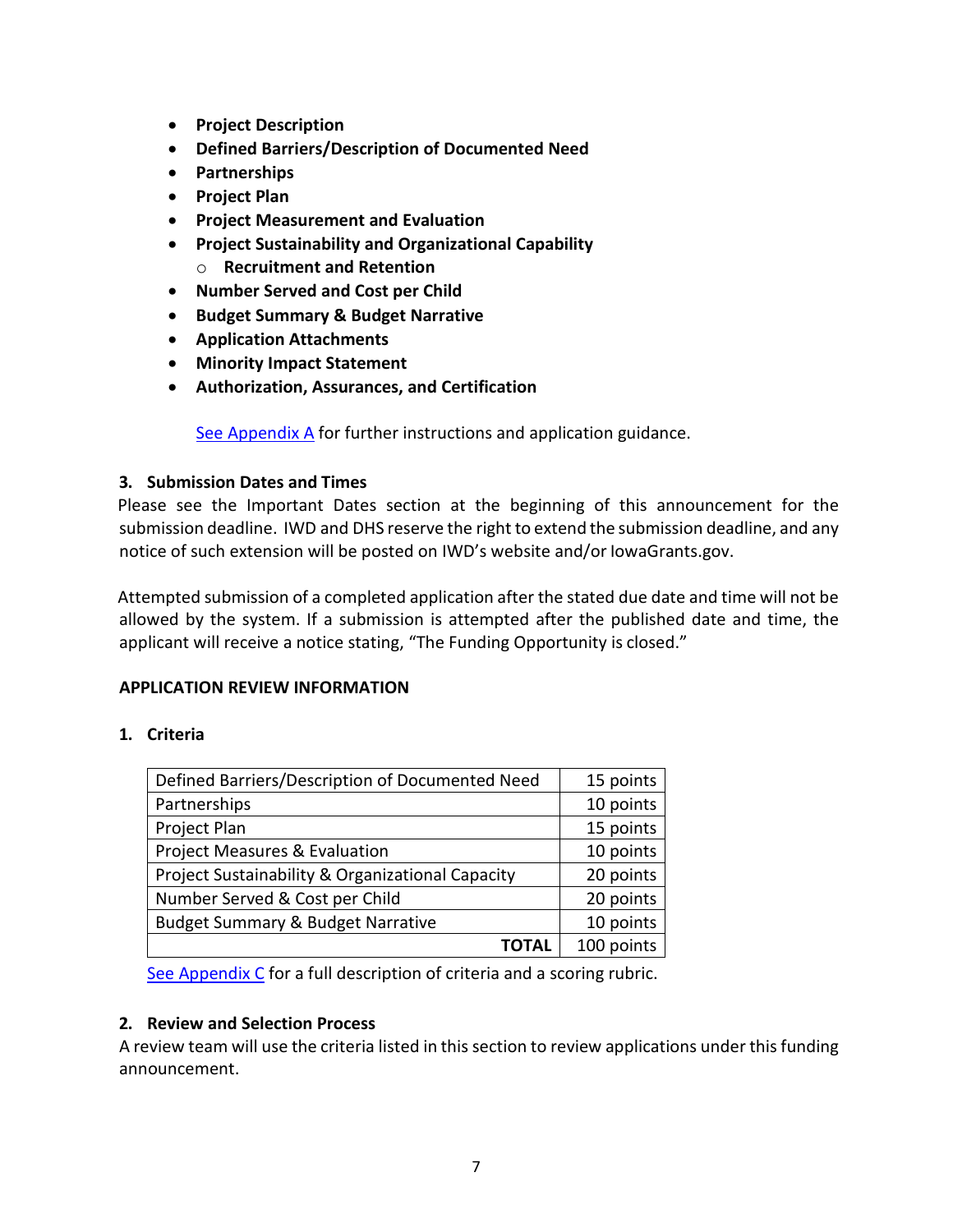### **3. Applicant Clarification**

Some applicants may receive requests to provide clarifying information and/or make changes to their application, including changes to their budget. This information is used by IWD and DHS staff in making funding recommendations. Applications may be recommended forfunding even ifthey are not asked clarifying questions. A request for clarification does not guarantee a grant award. Failure to respond to requests adequately and in a timely manner may result in the removal of applications from consideration.

### **4. Selection for Funding**

Decisionsto award grants and the funding levels will be determined per application based upon compliance with the requirements of this funding announcement. Applicants may be selected to enter into a grant agreement, finalizing grant terms, budget, and scope-of-work provisions, at which time the final decision tomake a grant award will bemade. Submission of an application is not a guarantee of an award.

### **AWARDING AGENCY CONTACT(S)**

Please direct any questions regarding this NOFO to:

| Kathy Leggett              | Ryan Page                    |
|----------------------------|------------------------------|
| Iowa Workforce Development | Department of Human Services |
| Kathy.leggett@iwd.iowa.gov | rpage@dhs.state.ia.us        |

### **TECHNICAL ASSISTANCE**

Technical Assistance (TA) will be provided throughout the application process, in the form of webinars and direct support. A TA schedule will be available and regularly updated on the Future Ready Iowa website.

### **OTHER INFORMATION**

- 1. If an applicant failsto meet any eligibility criterion at the time of an application deadline, the application may still be reviewed, but the State of Iowa will not make an award until all eligibility criteria are met.
- 2. IWD, IEDA, and DHS reserve the right to request additional information from applicants to evaluate applications.
- 3. IWD, IEDA, and DHS, at their sole discretion, reserve the right to reject all applications; to reject individual applications for failure to meet any requirement; to award in part or total; and to waive minor defects and non-compliance. Such a waiver will not modify the program requirements or excuse the applicant from full compliance with program specifications or grant agreement requirementsifthe grantis awarded. Submission of an application confers no right to an award or to a subsequent grant agreement.
- 4. All application submissions become the property of IWD, IEDA, and DHS. If funds are awarded, the contents of all applications will be in the public domain at the conclusion of the selection process and will be open to inspection by interested parties, subject to exceptions provided in Iowa Code Chapter 22 or other provisions of law.